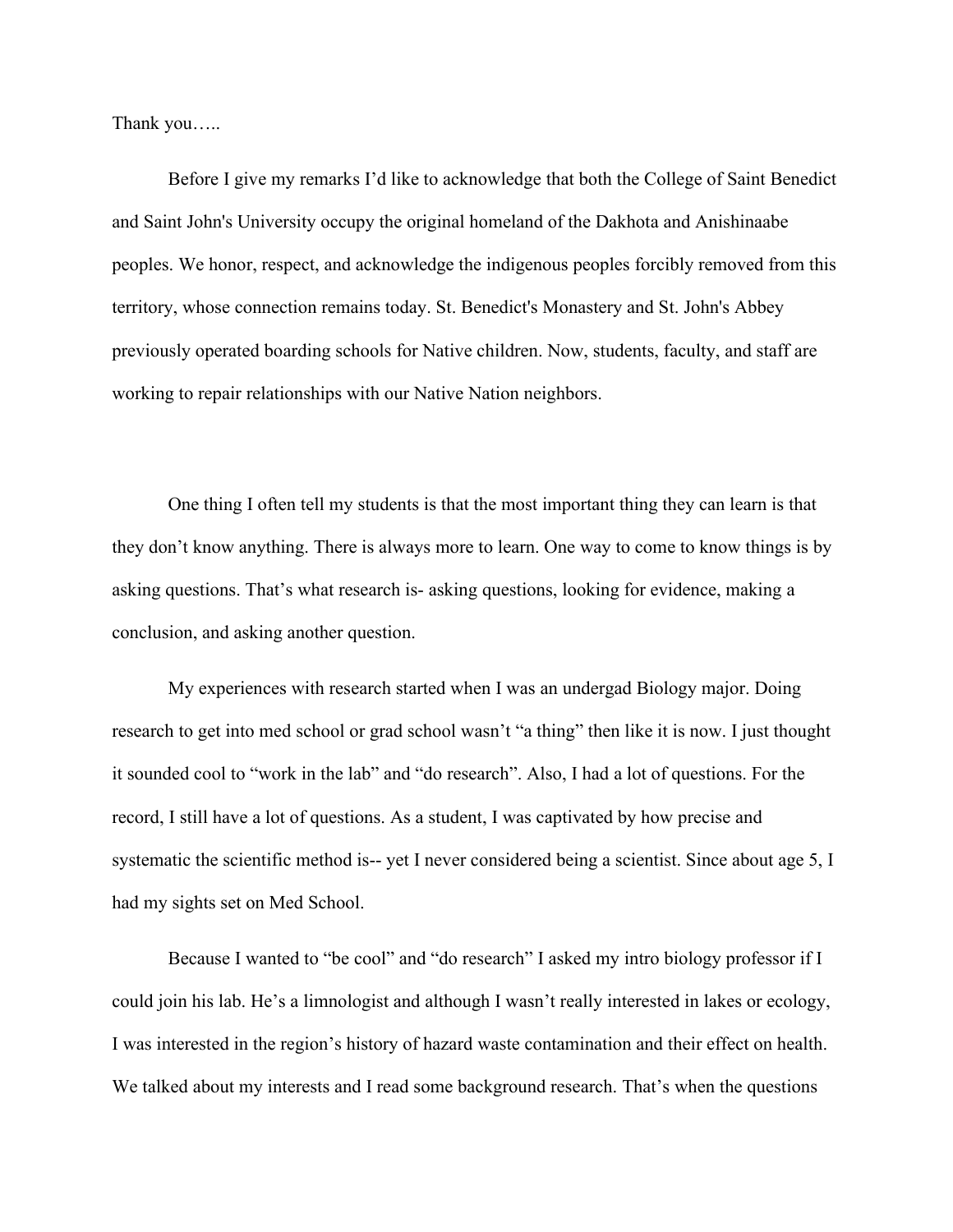came. I had so many questions. My advisor helped me develop a research question, hypothesis, and methods to test it.

I worked long hours wading through creeks to collect soil and water samples and learning to extract dioxin (a toxic chemical) from the samples. I sifted through endless hospital records, learned to use mapping software, and tried to identify connections between the extra high rates of heart disease in the region and the toxic chemicals that were still present.

At some point towards the end of my project, I had a very pivotal interaction with my mentor that has stuck with me throughout my career. I remember sitting with him in a meeting. I remember the room, where we were seated, and my excitement. I probably didn't recognize it as "excitement" at the time. I'm sure I just felt nervous and exhausted. I remember explaining something to my mentor and going on and on, talking and asking questions, wheels spinning in my head the whole time. I remember he stopped and sat back in his chair with a small smirk on his face and laughed at me a little. He said to me "Oh, you've got it bad." "What?!" I said. "The research bug", he said, "you've got it". In the moment, I felt sort of proud about that.

That moment gave me the confidence to be someone who asks a lot of questions. It gave me the confidence to update my priors.

"Update your priors". It's a phrase commonly used in statistics where priors are your prior assumptions, knowledge, and beliefs. When we learn new things and find new evidence, we need to update our priors. Every time we update our previous knowledge and assumptions, we generate more certainty and coherence to what we know. Often, this also leads to more questions. This idea is based on Bayes Theorem in which we rationally update our prior beliefs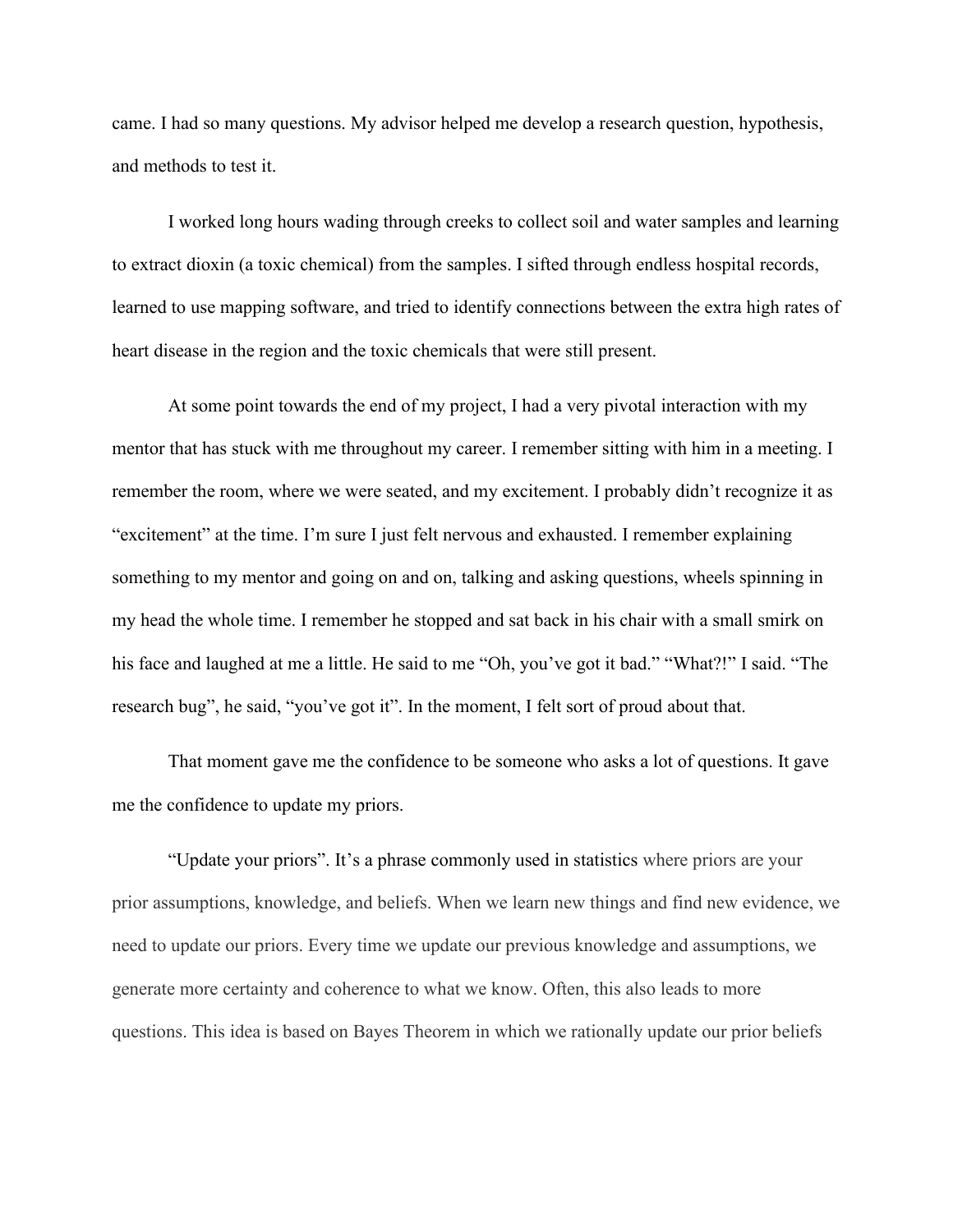and uncertainties based on observed evidence. When we ask questions, when we investigate, when we look for evidence, we're learning new things to help us come to a better understanding.

So after my first go at research, I updated my priors. I had a lot of evidence gathered about what I liked to study. I started asking the questions of myself. What am most interested in? How can I run faster (I was a XC runner)? What are my parents going to say when I tell them med school isn't for me? How can I possibly change my mind now, so late in the game? I took a look at my priors about med school and updated them. Trust me when I say, changing my mind was scary.

I always cherished that moment with my advisor because it truly shaped my life. I pursued exercise physiology instead of medical school. It meant I could keep asking and answering my questions about exercise (and as you can imagine I still have a lot of those questions). Thank goodness I updated my priors and changed my mind because I ended up in position to help others ask important questions and develop the tools to answer them.

Early on as a professor, I was helping my first group of seniors run their statistics for their first research projects when I saw it. My student was researching the effects of ice vests and ice slurries on cooling after exercise in the heat. I can't quite describe what it was- maybe a look or an expression when she asked a question? But I was sure. She HAD it. The research bug. She lit up when we talked about her study, she asked important questions. Questions we hadn't even tackled yet in the project. That moment, that look, those questions from a student- I'm not sure there is a more satisfying teaching moment. I'm so grateful for the experiences I had and the people who helped me change my mind because it led me to this work.